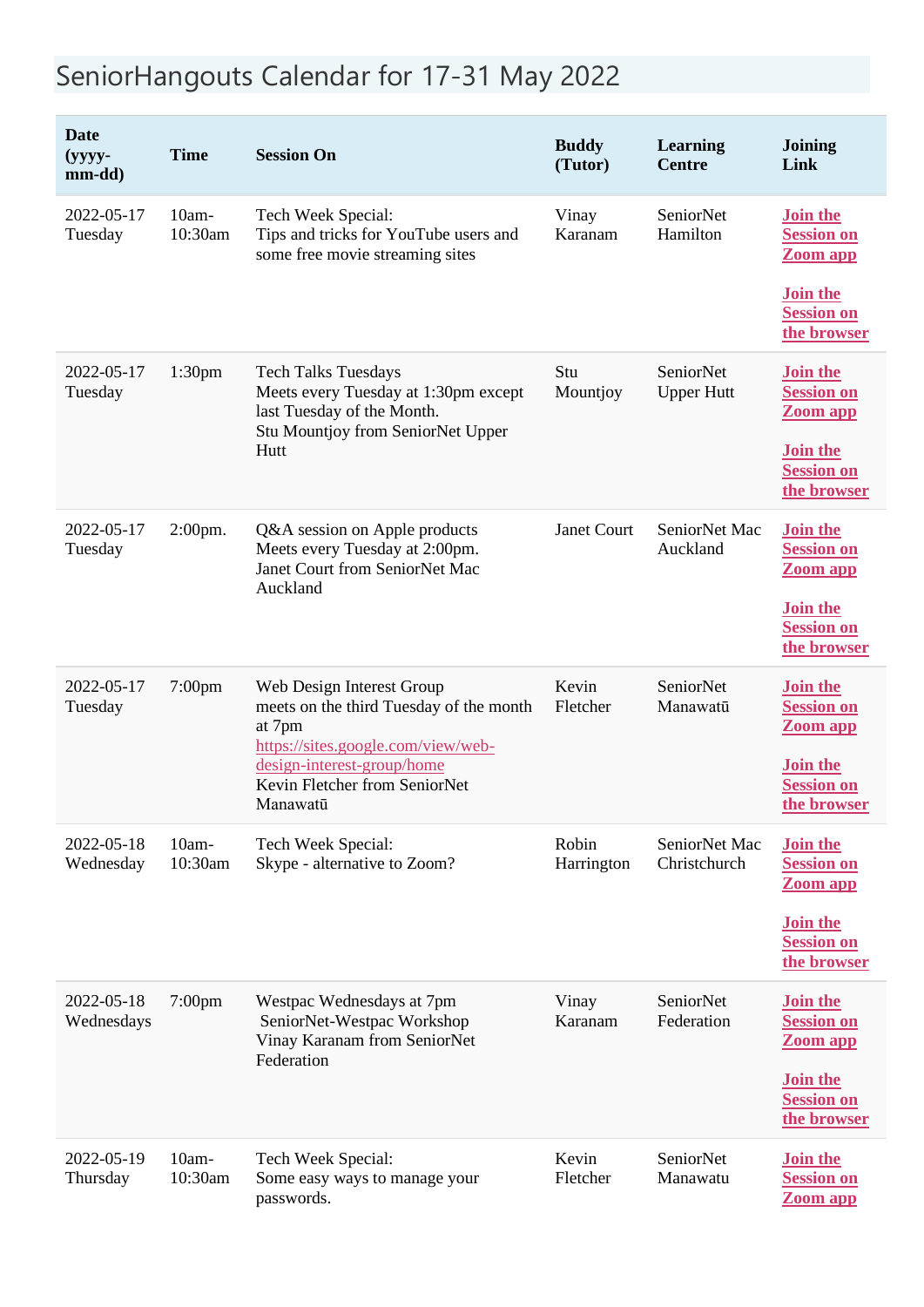| <b>Date</b><br>$(yyyy -$<br>mm-dd) | <b>Time</b>        | <b>Session On</b>                                                                                                                               | <b>Buddy</b><br>(Tutor) | Learning<br><b>Centre</b>      | <b>Joining</b><br>Link                                                                                         |
|------------------------------------|--------------------|-------------------------------------------------------------------------------------------------------------------------------------------------|-------------------------|--------------------------------|----------------------------------------------------------------------------------------------------------------|
|                                    |                    |                                                                                                                                                 |                         |                                | Join the<br><b>Session on</b><br>the browser                                                                   |
| 2022-05-20<br>Friday               | 1:30 <sub>pm</sub> | Q&A With Ron<br>Ron presents a Q&A session on a range<br>of Tech topics<br>every Friday at 1:30pm<br>Ron Shackleton from SeniorNet<br>Wanganui. | Ron<br>Shackleton       | SeniorNet<br>Wanganui.         | <b>Join the</b><br><b>Session on</b><br><b>Zoom app</b><br><b>Join the</b><br><b>Session on</b><br>the browser |
| 2022-05-24<br>Tuesday              | 1:30 <sub>pm</sub> | <b>Tech Talks Tuesdays</b><br>Meets every Tuesday at 1:30pm except<br>last Tuesday of the Month.<br>Stu Mountjoy from SeniorNet Upper<br>Hutt   | Stu<br>Mountjoy         | SeniorNet<br><b>Upper Hutt</b> | <b>Join the</b><br><b>Session on</b><br><b>Zoom app</b><br><b>Join the</b><br><b>Session on</b><br>the browser |
| 2022-05-24<br>Tuesday              | 2:00pm.            | Q&A session on Apple products<br>Meets every Tuesday at 2:00pm.<br>Janet Court from SeniorNet Mac<br>Auckland                                   | Janet Court             | SeniorNet Mac<br>Auckland      | Join the<br><b>Session on</b><br><b>Zoom app</b><br><b>Join the</b><br><b>Session on</b><br>the browser        |
| 2022-05-25<br>Wednesdays           | $7:00$ pm          | Westpac Wednesdays at 7pm<br>SeniorNet-Westpac Workshop<br>Vinay Karanam from SeniorNet<br>Federation                                           | Vinay<br>Karanam        | SeniorNet<br>Federation        | <b>Join the</b><br><b>Session on</b><br>Zoom app<br><b>Join the</b><br><b>Session on</b><br>the browser        |
| 2022-05-27<br>Friday               | 1:30 <sub>pm</sub> | Q&A With Ron<br>Ron presents a Q&A session on a range<br>of Tech topics<br>every Friday at 1:30pm<br>Ron Shackleton from SeniorNet<br>Wanganui. | Ron<br>Shackleton       | SeniorNet<br>Wanganui.         | <b>Join the</b><br><b>Session on</b><br><b>Zoom app</b><br><b>Join the</b><br><b>Session on</b><br>the browser |
| 2022-05-30<br>Monday               | $7:00$ pm          | Social and Tech interest group<br>meets on the Last Monday of every<br>month at 7:00pm<br><b>Bruce Smart from SeniorNet South</b>               | <b>Bruce</b><br>Smart   | SeniorNet<br>South             | <b>Join the</b><br><b>Session on</b><br>Zoom app<br><b>Join the</b><br><b>Session on</b><br>the browser        |